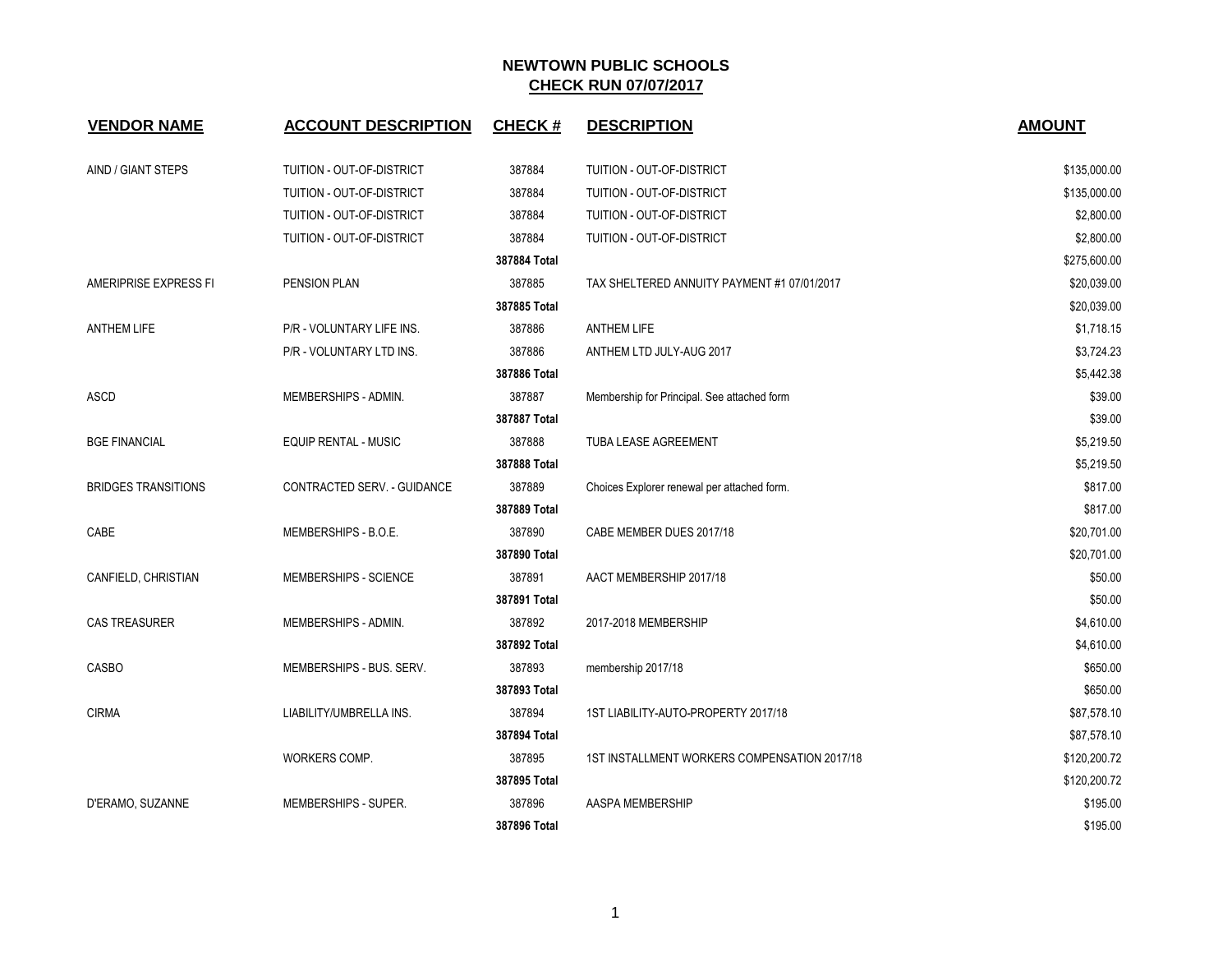| <b>VENDOR NAME</b>               | <b>ACCOUNT DESCRIPTION</b>       | <b>CHECK#</b> | <b>DESCRIPTION</b>                                                                      | <b>AMOUNT</b> |
|----------------------------------|----------------------------------|---------------|-----------------------------------------------------------------------------------------|---------------|
| <b>DISCOVERY EDUCATION</b>       | INSTR. SUPPLIES - COMPUTER ED.   | 387897        | Renewal for Discovery education streaming service computer portion                      | \$800.00      |
|                                  | <b>INSTR. SUPPLIES - SCIENCE</b> | 387897        | Science portion . PLEASE PAY, on line subscription. See attached.                       | \$800.00      |
|                                  |                                  | 387897 Total  |                                                                                         | \$1,600.00    |
|                                  | CONTRACTED SERV. - COMP. ED.     | 387898        | RENEWAL OF DISCOVERY EDUCATION STREAMING PLUS K-8 LICENSE                               | \$2,600.00    |
|                                  |                                  | 387898 Total  |                                                                                         | \$2,600.00    |
| DIVINCENZO, SUSAN                | CONTRACTED SERV. - SUPER.        | 387899        | <b>FINGERPRINT FEE</b>                                                                  | \$15.00       |
|                                  |                                  | 387899 Total  |                                                                                         | \$15.00       |
| EAGLE HILL SOUTHPORT SCHOOL      | TUITION - OUT-OF-DISTRICT        | 387900        | TUITION - OUT-OF-DISTRICT                                                               | \$5,000.00    |
|                                  |                                  | 387900 Total  |                                                                                         | \$5,000.00    |
| EAGLE HILL SOUTHPORT SCHOOL      | TUITION - OUT-OF-DISTRICT        | 387901        | TUITION - OUT-OF-DISTRICT                                                               | \$3,050.00    |
|                                  |                                  | 387901 Total  |                                                                                         | \$3,050.00    |
| <b>EDADVANCE</b>                 | MEMBERSHIPS - SUPER.             | 387902        | WCSA MEMBERSHIP DUES 2017/18                                                            | \$650.00      |
|                                  | MEMBERSHIPS - SUPER.             | 387902        | WCSA STUDENT SERV FEES 2017/18                                                          | \$917.73      |
|                                  |                                  | 387902 Total  |                                                                                         | \$1,567.73    |
| EDADVANCE                        | MEMBERSHIPS - B.O.E.             | 387903        | ADMIN DEFERRED REVENUE 2017/18                                                          | \$2,594.00    |
|                                  |                                  | 387903 Total  |                                                                                         | \$2,594.00    |
| <b>FRONTLINE TECHNOLOGIES GR</b> | PROF. SERV. - SUPER.             | 387904        | APPLICANT TRACKING SUBSCRIPTION 2017/18                                                 | \$3,453.64    |
|                                  |                                  | 387904 Total  |                                                                                         | \$3,453.64    |
| <b>MAILFINANCE</b>               | EQUIP RENTAL - ADMIN.            | 387905        | LEASE AGREEMENT 2017/18 H/S                                                             | \$783.00      |
|                                  | EQUIP RENTAL - BUS. SERV.        | 387905        | LEASE AGREEMENT 2017/18 C/O                                                             | \$783.00      |
|                                  | EQUIP RENTAL - BUS. SERV.        | 387905        | LEASE AGREEMENT 2017/18 C/O                                                             | \$591.00      |
|                                  |                                  | 387905 Total  |                                                                                         | \$2,157.00    |
| MATHEMATICAL OLYMPIADS           | MEMBERSHIPS - CLASSROOM          | 387906        | Renewal of Team Registration, Standard Fee, 7/1 - 10/15/17                              | \$109.00      |
|                                  |                                  | 387906 Total  |                                                                                         | \$109.00      |
| MEASUREMENT INCORPORATED         | CONTRACTED SERV. - CLASSRM       | 387907        | PEG writing subscription renewal per attached proposal. Please pay, online subscription | \$950.00      |
|                                  |                                  | 387907 Total  |                                                                                         | \$950.00      |
| MILESTONES BEHAVIORAL SE         | TUITION - OUT-OF-DISTRICT        | 387908        | TUITION - OUT-OF-DISTRICT                                                               | \$13,352.25   |
|                                  |                                  | 387908 Total  |                                                                                         | \$13,352.25   |
| <b>NASSP</b>                     | MEMBERSHIPS - ADMIN.             | 387909        | NATIONAL HONOR SOCIETY FEES                                                             | \$385.00      |
|                                  | MEMBERSHIPS - ADMIN.             | 387909        | STUDENT COUNCIL ASSOCIATION FEE                                                         | \$95.00       |
|                                  |                                  | 387909 Total  |                                                                                         | \$480.00      |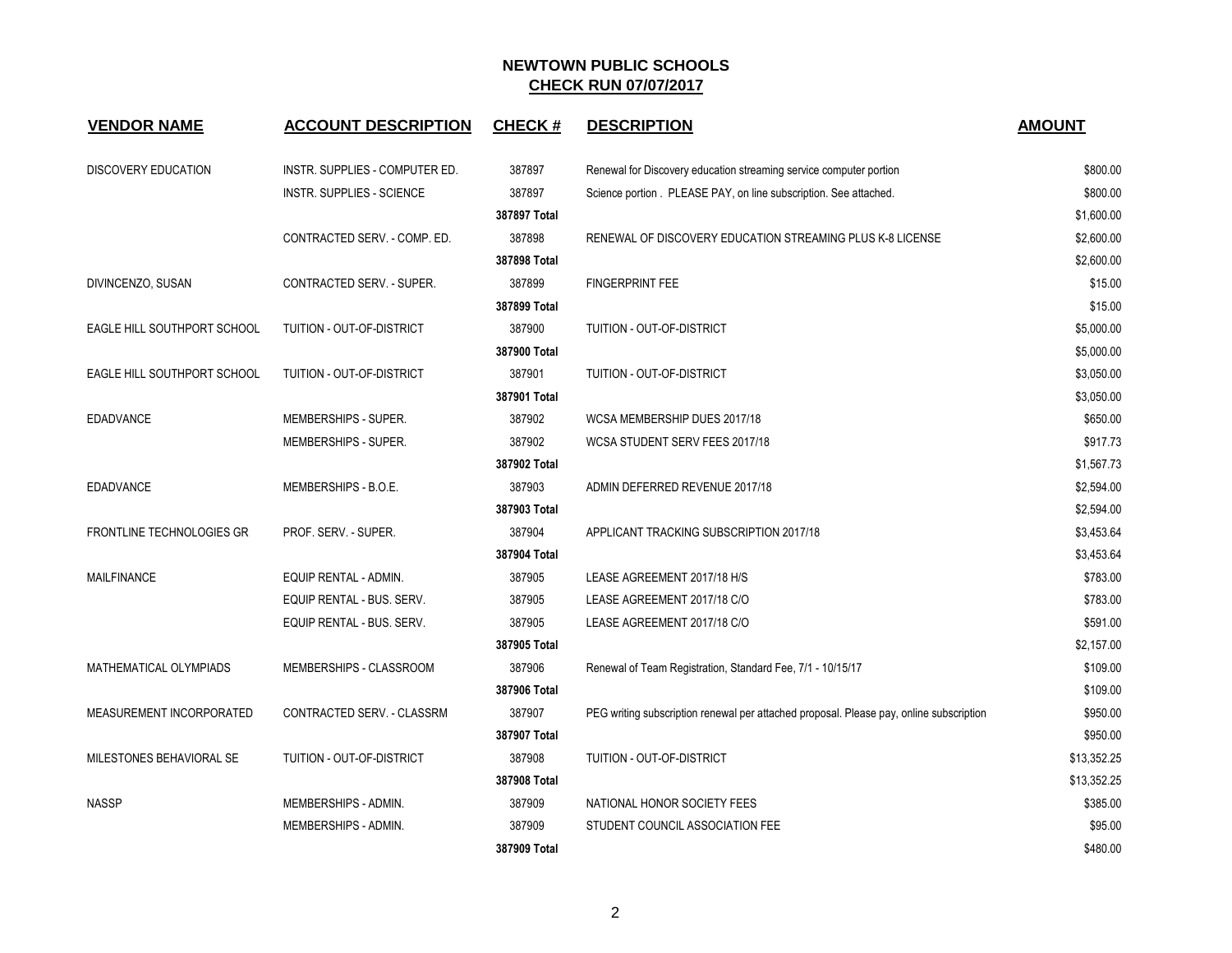| <b>VENDOR NAME</b>      | <b>ACCOUNT DESCRIPTION</b>     | <b>CHECK#</b> | <b>DESCRIPTION</b>                                                   | <b>AMOUNT</b> |
|-------------------------|--------------------------------|---------------|----------------------------------------------------------------------|---------------|
| <b>NAVIANCE INC.</b>    | CONTRACTED SERV. - GUIDANCE    | 387910        | Subscription renewal for middle school. See attached.                | \$2,512.50    |
|                         |                                | 387910 Total  |                                                                      | \$2,512.50    |
| <b>NEWS ELA</b>         | CONTRACTED SERV. - ENGLISH     | 387911        | Newsela Pro grade subscription renewal per attached invoice.         | \$2,200.00    |
|                         |                                | 387911 Total  |                                                                      | \$2,200.00    |
| NEWTOWN BOARD OF EDU    | MEDICAL INS. PREMIUMS          | 387912        | LONG TERM DISABILITY                                                 | \$2,065.87    |
|                         | <b>ADMINISTRATION FEES</b>     | 387912        | COBRA ADM FEE                                                        | \$300.00      |
|                         | <b>ADMINISTRATION FEES</b>     | 387912        | RETIREE ADM FEE                                                      | \$220.00      |
|                         | LIFE INSURANCE                 | 387912        | <b>AD&amp;D PREMIUM</b>                                              | \$1,150.08    |
|                         | LIFE INSURANCE                 | 387912        | LIFE PREMIUM                                                         | \$5,750.40    |
|                         |                                | 387912 Total  |                                                                      | \$9,486.35    |
| NEWTOWN CONTAINING ED   | TUTORS - IN SCHOOL             | 387913        | TUTOR AMERICAN LITERATURE 2017/18                                    | \$2,470.57    |
|                         |                                | 387913 Total  |                                                                      | \$2,470.57    |
| NEWTOWN MIDDLE SCHOOL   | STAFF TRAIN. - ADMIN.          | 387914        | Registration for National Principals Conference 2017. July 9-11.     | \$745.00      |
|                         |                                | 387914 Total  |                                                                      | \$745.00      |
| NOODLE TOOLS INC.       | CONTRACTED SERV. - LIBRARY     | 387915        | 1 year Noodle Tools subscription 8/21/17-8/21/18                     | \$283.50      |
|                         |                                | 387915 Total  |                                                                      | \$283.50      |
| POSTMASTER - NEWTOWN    | POSTAGE - ADMIN.               | 387916        | Roll of Forever Stamps                                               | \$392.00      |
|                         |                                | 387916 Total  |                                                                      | \$392.00      |
| POSTMASTER - NEWTOWN    | POSTAGE - ADMIN.               | 387917        | Rolls of 100 \$0.49 Forever Stamps, SKU #749804, No S/H              | \$245.00      |
|                         |                                | 387917 Total  |                                                                      | \$245.00      |
| PROJECT ADVENTURE 2     | REPAIRS - PROJ. ADV.           | 387918        | Annual inspection fee for challenge course and minor repair included | \$830.00      |
|                         |                                | 387918 Total  |                                                                      | \$830.00      |
| PUZARNE, AARON          | CONTRACTED SERV. - SUPER.      | 387919        | FINGERPRINT PROCESSING FEE                                           | \$15.00       |
|                         |                                | 387919 Total  |                                                                      | \$15.00       |
| RAPTOR TECHNOLOGIES LLC | CONTRACTED SERV. - SECURITY    | 387920        | Raptor Visitor Management System Annual Access Fee Renewal           | \$3,465.00    |
|                         |                                | 387920 Total  |                                                                      | \$3,465.00    |
| RENAISSANCE LEARNING    | CONTRACTED SERV. - CLASSRM     | 387921        | Star Reading Subscription renewal (150) includes hosting fee.        | \$985.00      |
|                         |                                | 387921 Total  |                                                                      | \$985.00      |
| RENAISSANCE LEARNING    | CONTRACTED SERV. - LIBRARY     | 387922        | Accelerated Reader SUBSCRIPTION for 2017-18 school year              | \$5,003.50    |
|                         |                                | 387922 Total  |                                                                      | \$5,003.50    |
| SCHOLASTIC INC          | INSTR. SUPPLIES - SOC. STUDIES | 387923        | Class set of Up Front magazine for student use.                      | \$299.70      |
|                         | INSTR. SUPPLIES - SOC. STUDIES | 387923        | Shipping charge                                                      | \$29.97       |